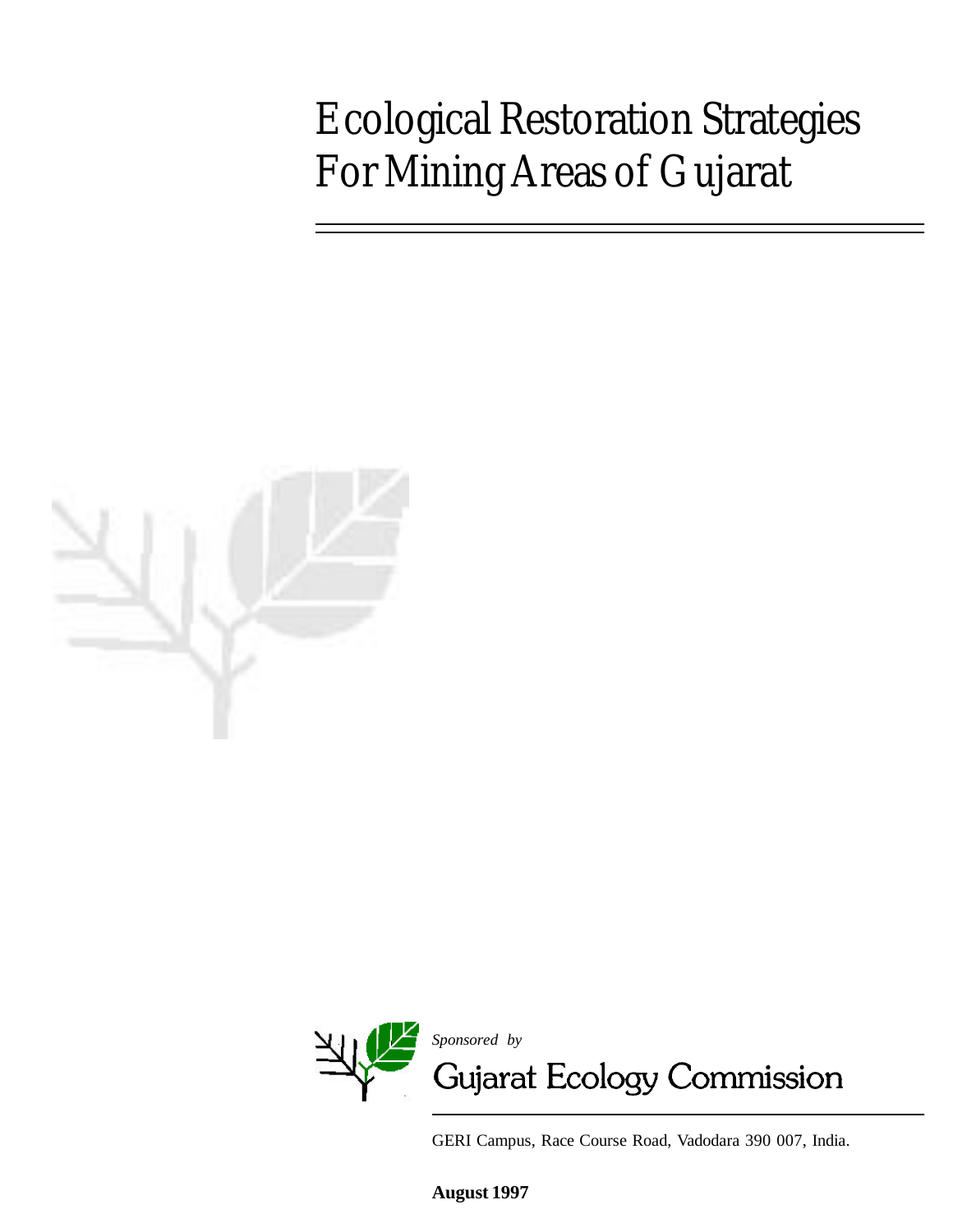# Ecological Restoration Strategies For Mining Areas of Gujarat

*Prepared by :*

Gujarat Ecological Society Vadodara



GERI Campus, Race Course Road, Vadodara 390 007, India.

*Sponsored by :*

Gujarat Mineral Development Corporation, Ahmedabad

**August 1997**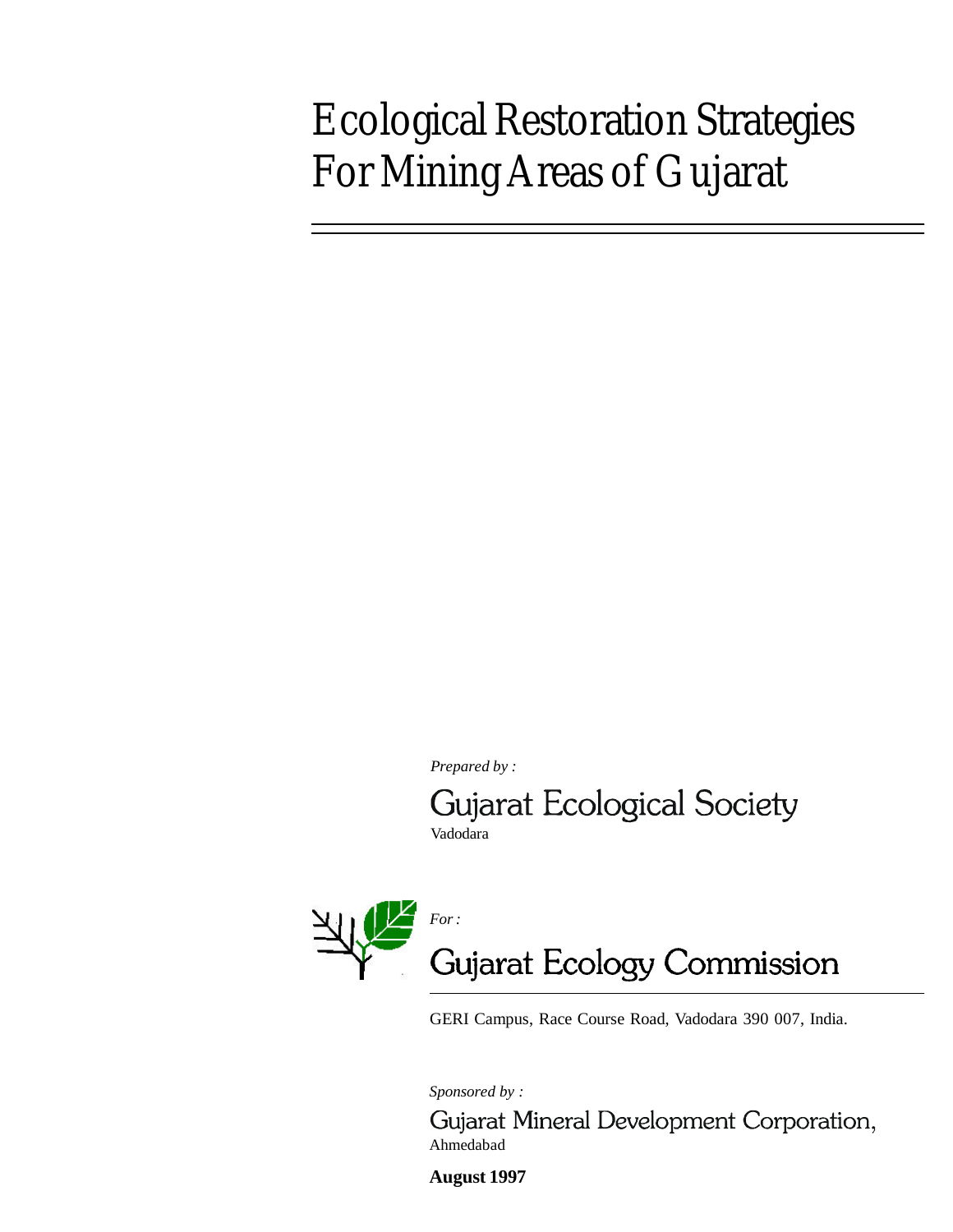Tel. No. : 339115, 336713 Fax No. : 00-91-265-340036 Government of Gujarat Gujarat Ecology Commission GERI Campus, Race Cource Road, Vadodara-390 007. INDIA.



**FOREWORD**

Hasmukh Shah Chairman

Being a one time concentrated activity mining of minerals has its own environmental and ecological fallout. The adverse consequences manifest in diverse ways like deforestation, soil erosion, air and water pollution, landscape and bio-habitat disturbance and change in quality of life of local people. Hence mining and mineral processing cannot be done with singular economic consideration. It is gratifying to note that because of the growing public concern and legislative and institutional initiatives, it is increasingly being realised that mining and mineral processing should be done with least disturbance to the natural ecosystem. The need of the hour is to evolve strategies for integrating environmental concern and protection with mining activities.

This is our third report on Mining areas of Gujarat prepared at the instance of Gujarat Mineral Development Corporation (GMDC). The report takes stock of the current status of the mining and mineral based industry of Gujarat. The metallic, nonmetallic, dimension stone minerals and fuel, along with their usage, occurrence, quality, production and future prospects, have been documented with the help of experts and agencies working in the field. A comprehensive review of the impact of mining and principles of ecological restoration of mining areas and other major environmental issues which confront the mineral industry have been presented. Various statutes and policies regulating the mineral industry have been analysed. The points for consideration while framing policy guidelines have been indicated keeping in mind the issue of efficient development of mineral resources for sustaining economic well-being of the people without disturbing the balance of nature.

I do hope that this report prepared by Gujarat Ecological Society will provide a basis for evolving policy guidelines to integrate environment concerns with mining activities.

Vadodara

August 1997 (Hasmukh Shah)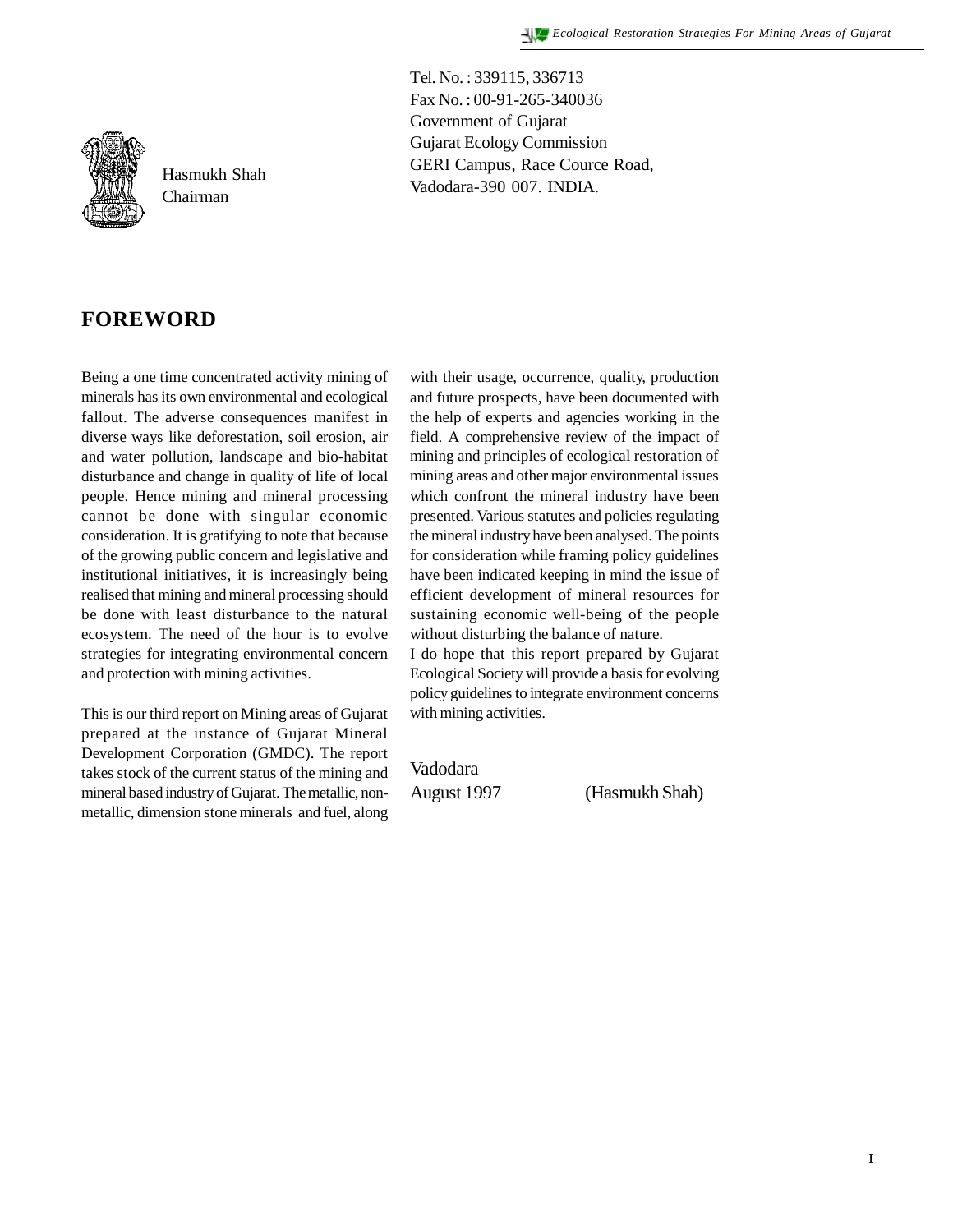#### **PROJECT TEAM**

Prof. S.S. Merh, Geologist Vadodara

Sh. Rajagopalan L., Legal Consultant Vadodara

Shri P.K. Chopra, Manager Gujarat Ecological Society, Vadodara

Dr. Diwakar Sharma, Ecologist Gujarat Ecological Society, Vadodara

Shri J.J. Lakhmapurkar, Asst. Ecologist Gujarat Ecological Society, Vadodara

...................................................................................

#### **Gujarat Ecological Society**

16, Tana Apartments, Ellora Park, Subhanpura Road, Vadodara-390 007 Ph. (0265) 383329, 383341, Fax. (0265) 340036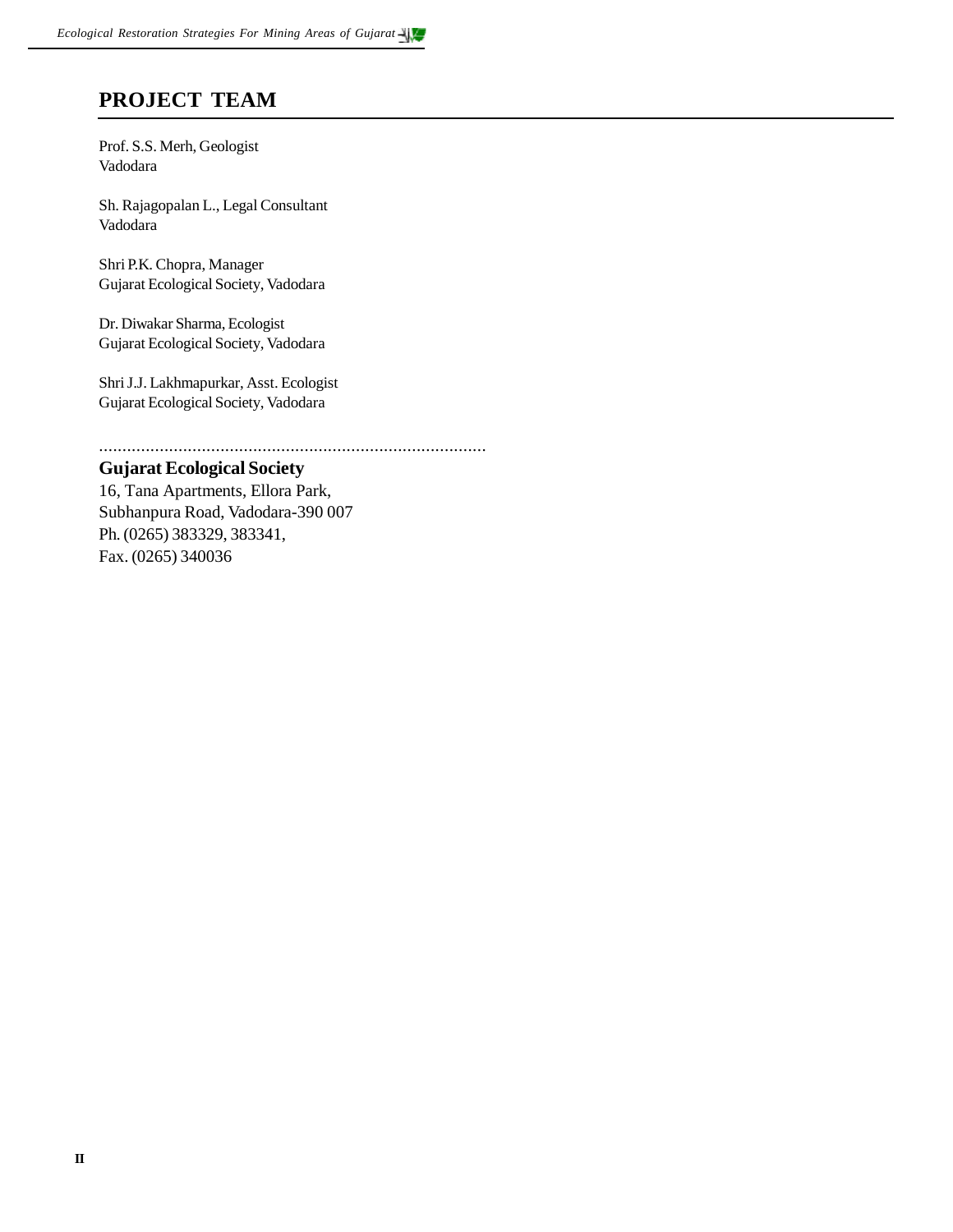#### **ACKNOWLEDGEMENTS**

The project team wishes to thank the officers of GMDC namely Shri S.B. Vora, GM (Planning and R&D); and Shri A.K. Thackore (designation), for their help and co-operation during the study.

The team thankfully appreciates the support and co-operation extended by Shri J.V. Bhatt (Senior Development Officer, Minerals) of iNDEXTb. We are grateful to Shri X.Y. Darji (DGM) and Shri M.M. Parmar (iNDEXTb) for providing valuable

information related to this study.

The team is indebted to Shri V. Ramachandran for his valuable suggestions and editing in the report preparation. The inputs and suggestions of Dr. Dilip Kumar Datta and Dr. S. Bandyopadhyay are gratefully acknowledged.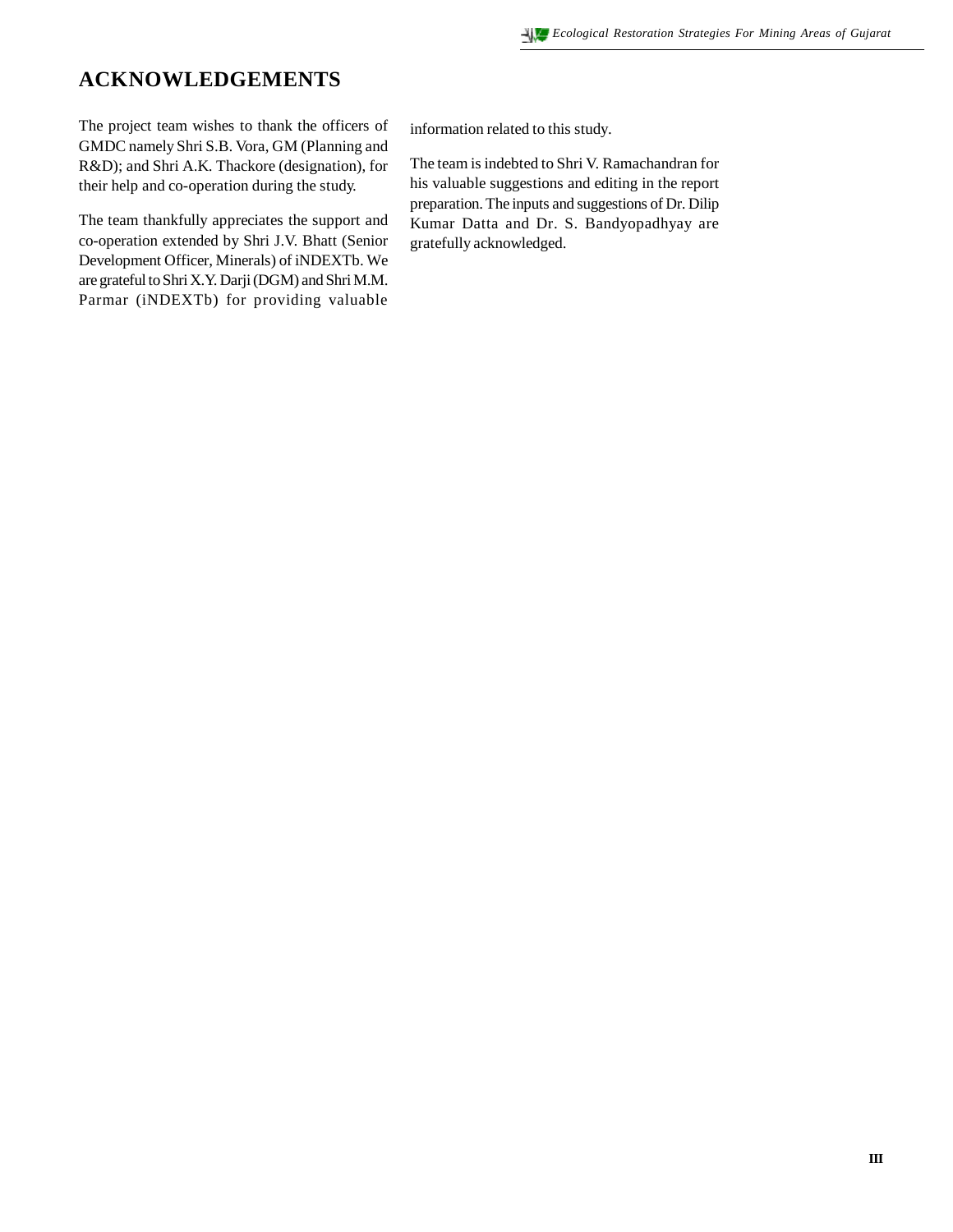### **LIST OF TABLES**

| 2.1  | Value of mineral production in the State.                                 | 6  |
|------|---------------------------------------------------------------------------|----|
| 2.2  | Industry-wise consumption (1996) of bentonite                             | 6  |
| 2.3  | Districtwise occurrences of bentonite                                     | 7  |
| 2.4  | District wise leases for bentonite mining.                                | 7  |
| 2.5  | Major agency engaged in bentonite mining.                                 | 9  |
| 2.6  | Average chemical and physical properties of bentonite.                    | 9  |
| 2.7  | Districtwise china-clay reserves in Gujarat                               | 10 |
| 2.8  | Mining lease of china-clay in the State.                                  | 10 |
| 2.9  | Major mining agencies in the State                                        | 12 |
| 2.10 | Average properties of china-clay in various districts of Gujarat.         | 12 |
| 2.11 | Total reserve of china-clay of Gujarat.                                   | 13 |
| 2.12 | Occurrence & geological association of fireclay.                          | 13 |
| 2.13 | Lease area for fire clay                                                  | 14 |
| 2.14 | Major mining agencies of fireclay.                                        | 14 |
| 2.15 | Chemical and physical characters of fireclays found in various districts. | 15 |
| 2.16 | Districts containing deposits of dolomite.                                | 17 |
| 2.17 | Lease area under dolomite mining.                                         | 17 |
| 2.18 | Major mining agencies of dolomite                                         | 18 |
| 2.19 | Chemical analysis of dolomite                                             | 18 |
| 2.20 | Estimated reserves fluorite in Gujarat                                    | 19 |
| 2.21 | Occurrences and production of other non-minerals in Gujarat.              | 20 |
| 2.22 | Sectors-wise consumption of bauxite in the State                          | 21 |
| 2.23 | Bauxite reserves in Gujarat                                               | 21 |
| 2.24 | Area under bauxite mining                                                 | 22 |
| 2.25 | Average chemical analysis of bauxite in various districts of Gujarat.     | 22 |
| 2.26 | Limestone deposits of Gujarat                                             | 24 |
| 2.27 | Limestone mining lease under major and minor mineral rules.               | 24 |
| 2.28 | Major mining agencies of limestone in the State.                          | 25 |
| 2.29 | Average chemical composition of various limestones in the State           | 26 |
| 2.30 | District wise granite resources in Gujarat.                               | 27 |
| 2.31 | Number of lease under granite mining                                      | 27 |
| 2.32 | Engineering properties of granite in various districts of the Gujarat.    | 28 |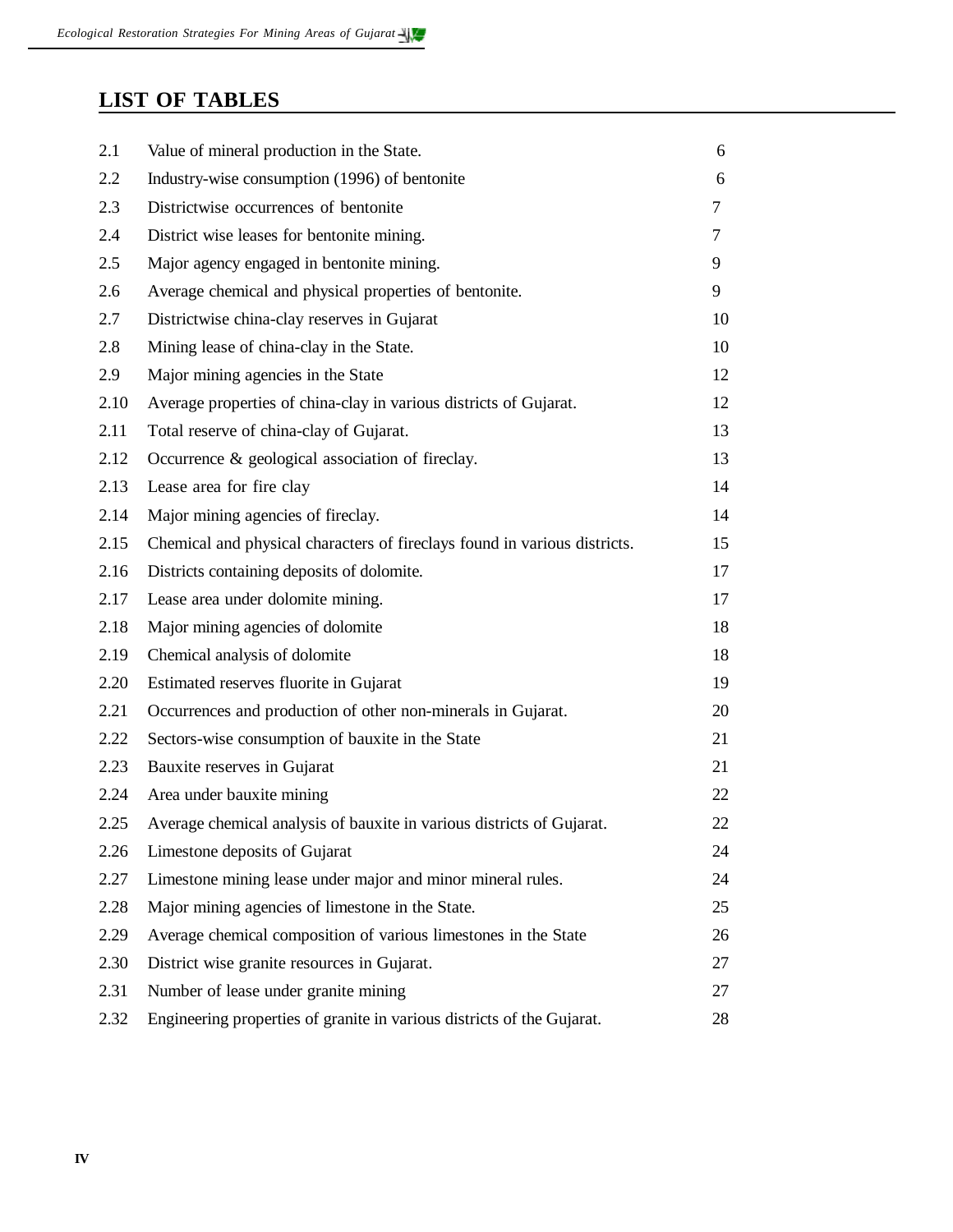| 2.33 | Possible locations of colour granite for future quarrying.              | 28 |
|------|-------------------------------------------------------------------------|----|
| 2.34 | Possible locations of black granite for future quarrying                | 29 |
| 2.35 | Lease area under mining of basalt.                                      | 30 |
| 2.36 | Major lease holders for basalt mining.                                  | 31 |
| 2.37 | Physical properties of basalts in various districts.                    | 31 |
| 2.38 | Districtwise reserve of marble.                                         | 32 |
| 2.39 | Lease area under marble mining.                                         | 32 |
| 2.40 | Major mining agencies of marble in Gujarat.                             | 33 |
| 2.41 | Sectorwise lignite consumption in the country.                          | 34 |
| 2.42 | Status of lignite deposits in the State.                                | 34 |
| 2.43 | Lignite mining lease in Gujarat                                         | 35 |
| 2.44 | Details of average quality of lignite deposits.                         | 35 |
| 2.45 | Projected demands of lignite in Gujarat.                                | 36 |
| 2.46 | Applied lease for lignite mining.                                       | 36 |
| 2.47 | Status of mineral based industries of Gujarat and India (1984-85).      | 37 |
| 2.48 | Revenue (Rs in lacs) to the State from the mining industry.             | 37 |
| 2.49 | Employment from mineral based industries.                               | 38 |
| 3.1  | Opencast mining methods and their environmental implications.           | 39 |
| 3.2  | Noise level for different equipment.                                    | 41 |
| 3.3  | Permissible limits of noise level                                       | 42 |
| 3.4  | Recommendation limits for heavy metals, various sources.                | 43 |
| 3.5  | Water chemistry programme for assessing the impact of mining.           | 43 |
| 3.6  | Tree species as indicator of air pollution.                             | 44 |
| 4.1  | The underlying problems of derelict land and their treatment            | 48 |
| 4.2  | Suggested `factors of Safety' for different slope stability conditions. | 52 |
| 4.3  | Trees as natural dust collectors.                                       | 54 |
| 4.4  | Slope groups and spacing between contour.                               | 55 |
| 4.5  | Relation between soil depth and bund size.                              | 56 |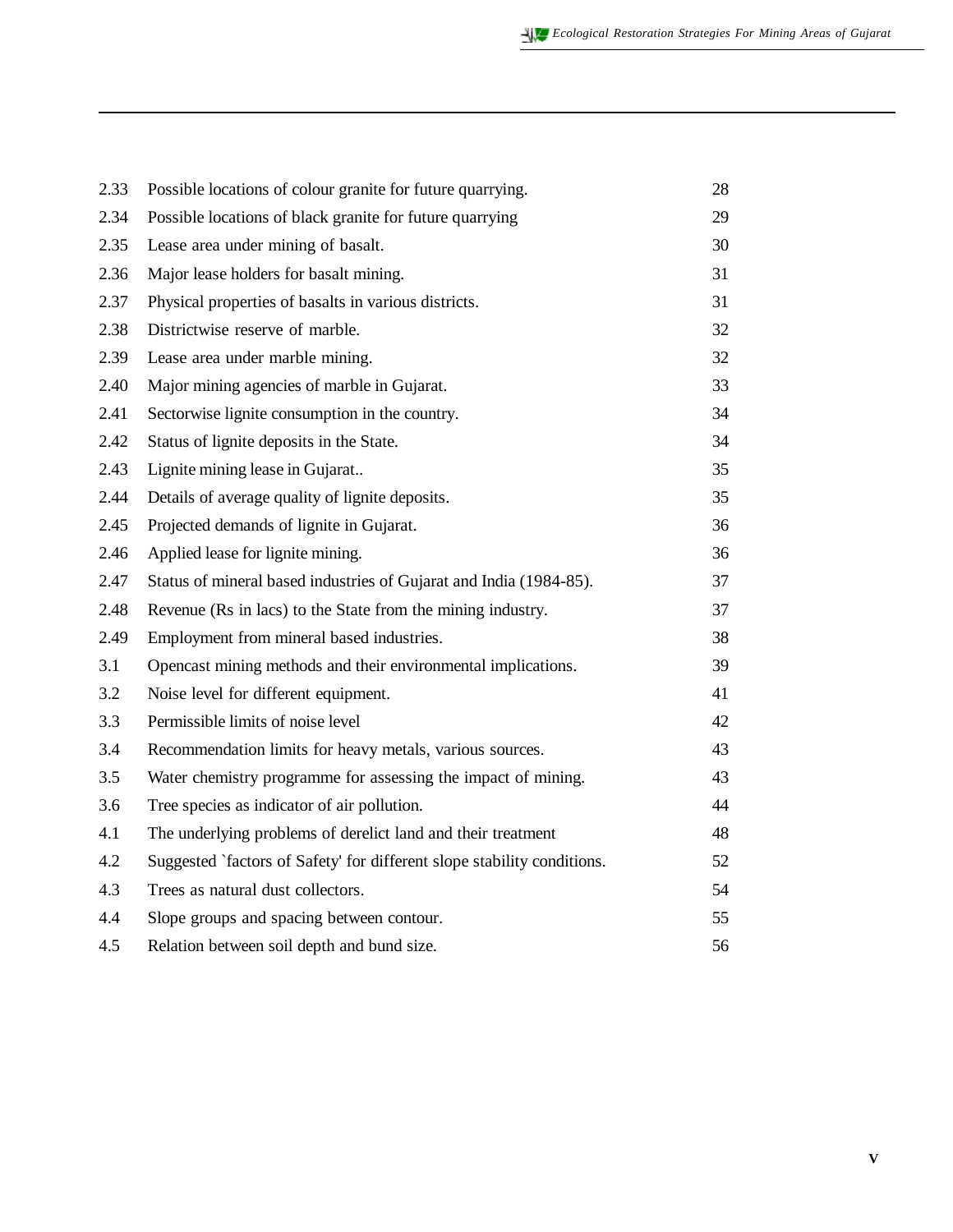# **LIST OF FIGURES**

| 2.1 | Mineral resources of Gujarat                                                     |      |
|-----|----------------------------------------------------------------------------------|------|
| 2.2 | Robertson's spiderweb showing quality and industrial use of bentonite            |      |
| 2.3 | Robertson's spiderweb showing quality and industrial use of china-clay (Kaoline) | - 11 |
| 2.4 | Robertson's spiderweb showing quality and industrial use of dolomite             | 16   |
| 2.5 | Robertson's spiderweb showing quality and industrial use of fluorite             | 19   |
| 3.1 | Various stages of mineral processing                                             | 40   |
| 4.1 | The strategy of land restoration                                                 | 49   |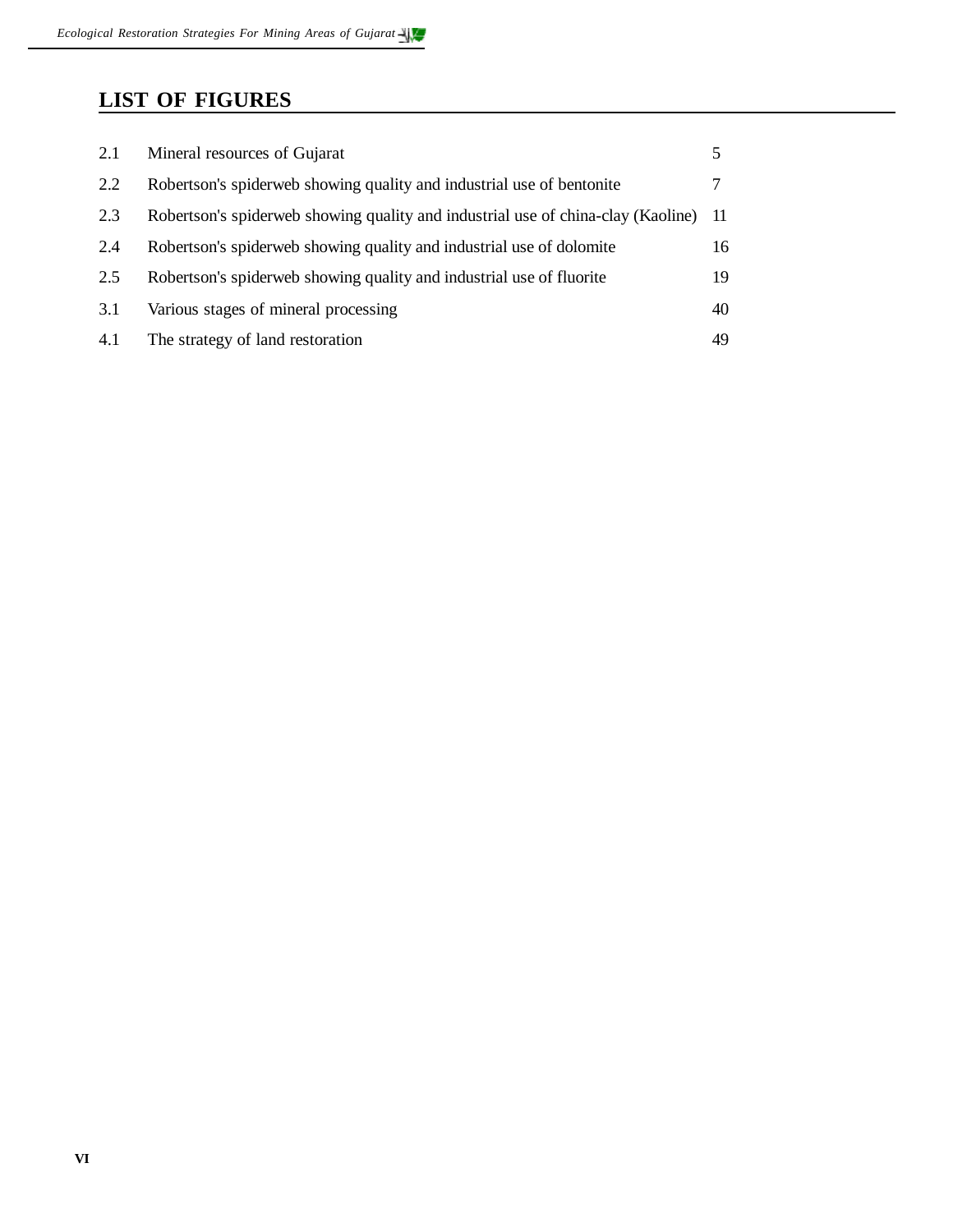### **LIST OF ANNEXES**

| 2.1 | Major Minerals Production in India.                                           | 71 |
|-----|-------------------------------------------------------------------------------|----|
| 2.2 | Gujarat's Mineral Production in Thousand Metric Tonnes (Major mineral Rules). | 72 |
| 2.3 | Gujarat's Minerals Production in Metric Tonnes (Minor Mineral Rules).         | 75 |
| 2.4 | Potential mineral based projects in Gujarat.                                  | 76 |
| 5.1 | List of Major International Treaties and Agreements                           | 77 |
|     | to Which India is a Party and Important International                         |    |
|     | Landmarks in Environmental Protection                                         |    |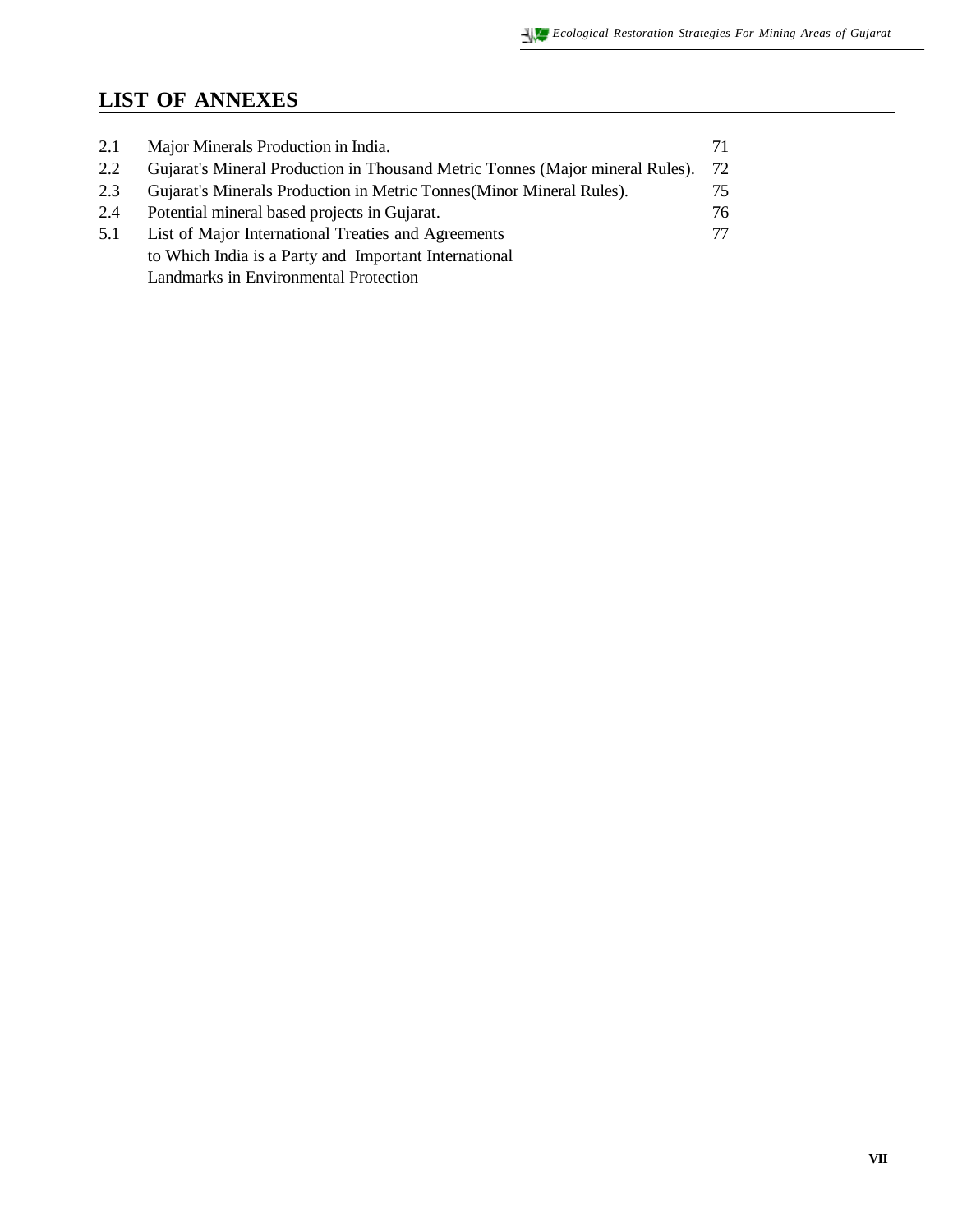### **LIST OF ABBREVIATIONS**

| $\mu g/L$      | Micrograms per Litre                                                 |
|----------------|----------------------------------------------------------------------|
| $\mu$ g/m $3$  | Micrograms per cubic metre                                           |
| <b>ASI</b>     | Archeological Survey of India                                        |
| <b>BOD</b>     | Biological Oxygen demand                                             |
| <b>CFRI</b>    | Central Fuel Research Institute                                      |
| <b>CSWRTI</b>  | Central Soil and Water Conservation, Research and Training Institute |
| dB             | Decibel                                                              |
| <b>DGM</b>     | Directorate of Geology and Mining                                    |
| <b>EEC</b>     | European Economic Committee                                          |
| <b>EMPs</b>    | <b>Environment Management plans</b>                                  |
| <b>GIDB</b>    | Gujarat Infrastructure Development Board                             |
| <b>GIDC</b>    | Gujarat Industrial Development Corporation                           |
| <b>GIPCL</b>   | Gujarat Industrial Power Corporation Limited                         |
| <b>GPCL</b>    | <b>Gujarat Power Corporation Limited</b>                             |
| <b>GSI</b>     | Geological Survey of India                                           |
| ha             | Hectare                                                              |
| <b>ICFRE</b>   | Indian Council of Forestry Research and Education.                   |
| <i>iNDEXTb</i> | <b>Industrial Extension Bureau</b>                                   |
| LOI            | Loss on Ignition                                                     |
| <b>MCM</b>     | <b>Million Cubic Metres</b>                                          |
| МT             | <b>Million Tonnes</b>                                                |
| <b>MW</b>      | Mega Watt                                                            |
| <b>ONGC</b>    | Oil and Natural Gas Corporation Ltd.                                 |
| ppm            | Parts per million                                                    |
| <b>PVC</b>     | Polyvinyl Chloride                                                   |
| <b>SPM</b>     | Solid Particulate Matter                                             |
| SS             | Suspended solids                                                     |
| <b>TDS</b>     | <b>Total Dissolved Solids</b>                                        |
| VM             | Volatile matter                                                      |
| <b>WHO</b>     | World Health Organisation                                            |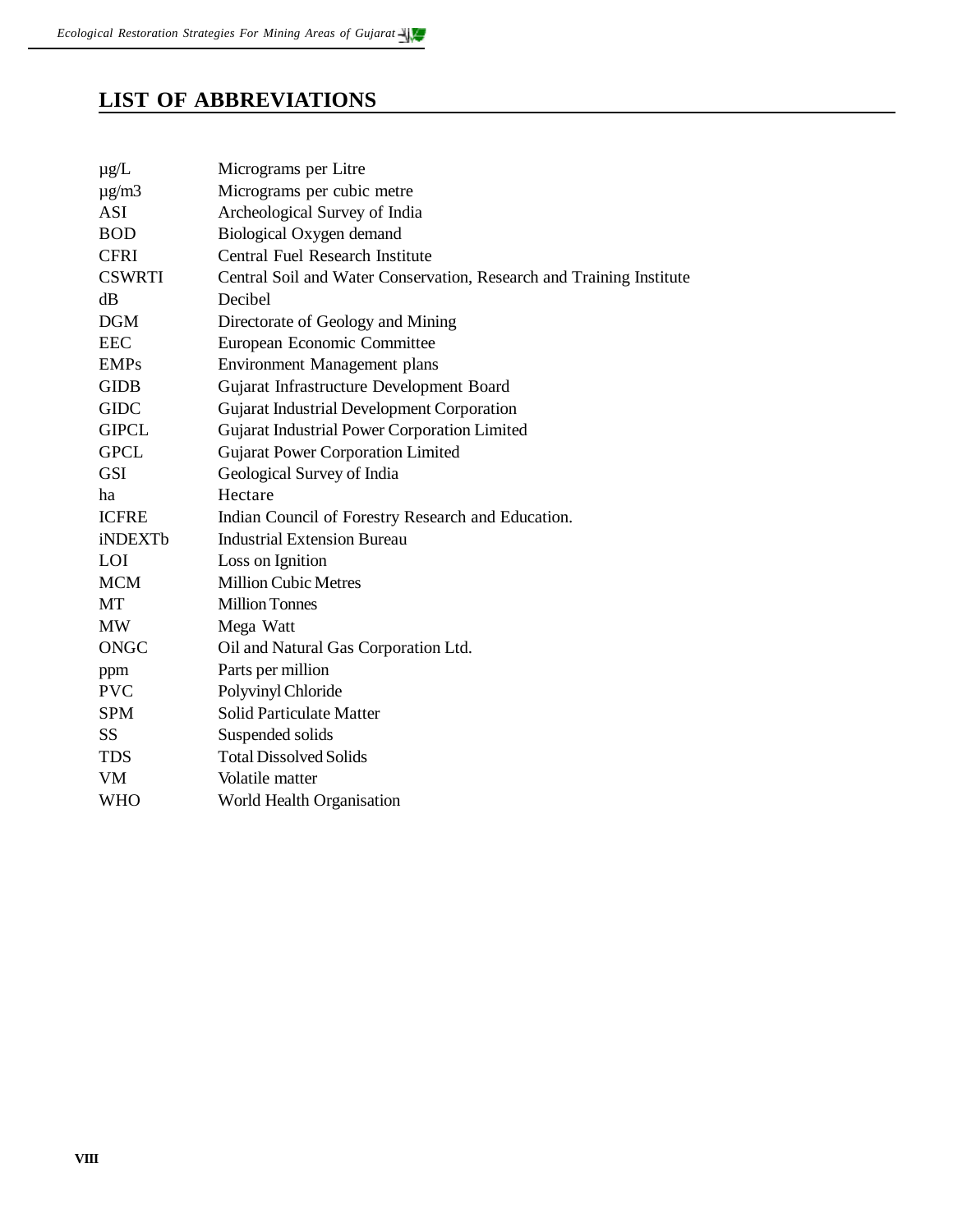# **CONTENTS**

| <b>FOREWORD</b><br><b>ACKNOWLEDGMENT</b><br><b>LIST OF TABLES</b><br><b>LIST OF FIGURES</b><br><b>LIST OF ANNEXES</b><br><b>LIST OF ABBREVIATIONS</b> |                                      | $\mathbf I$             |
|-------------------------------------------------------------------------------------------------------------------------------------------------------|--------------------------------------|-------------------------|
|                                                                                                                                                       |                                      | Ш                       |
|                                                                                                                                                       |                                      | $\mathbf{IV}$           |
|                                                                                                                                                       |                                      | VI                      |
|                                                                                                                                                       |                                      | VII                     |
|                                                                                                                                                       |                                      | VIII                    |
| 1                                                                                                                                                     | <b>INTRODUCTION</b>                  | 1                       |
| $\boldsymbol{2}$                                                                                                                                      | MINERALS AND MINING AND GUJARAT      | $\overline{\mathbf{4}}$ |
| 2.1                                                                                                                                                   | <b>Non-Metallic Minerals</b>         | 6                       |
| 2.1.1                                                                                                                                                 | Bentonite                            | 10                      |
| 2.1.2                                                                                                                                                 | China-clay                           | 13                      |
| 2.1.3                                                                                                                                                 | Fire Clays                           | 15                      |
| 2.1.4                                                                                                                                                 | Dolomite                             | 18                      |
| 2.1.5                                                                                                                                                 | Fluorite                             | 20                      |
| 2.1.6                                                                                                                                                 | Other Non-Metallic Minerals          | 21                      |
| 2.2                                                                                                                                                   | <b>Metallic Minerals</b>             | 21                      |
| 2.2.1                                                                                                                                                 | Bauxite                              | 21                      |
| 2.2.2                                                                                                                                                 | <b>Other Metallic Minerals</b>       | 23                      |
| 2.3                                                                                                                                                   | <b>Building Material</b>             | 23                      |
| 2.3.1                                                                                                                                                 | Limestone                            | 23                      |
| 2.3.2                                                                                                                                                 | Granite                              | 26                      |
| 2.3.3                                                                                                                                                 | <b>Basalt</b>                        | 29                      |
| 2.3.4                                                                                                                                                 | Marble                               | 32                      |
| 2.3.5                                                                                                                                                 | <b>Other Building Material</b>       | 33                      |
| 2.4                                                                                                                                                   | <b>Mineral Fuel</b>                  | 34                      |
| 2.4.1                                                                                                                                                 | Lignite                              | 34                      |
| 2.4.2                                                                                                                                                 | Petroleum and Natural Gas            | 36                      |
| 2.5                                                                                                                                                   | Mineral Industry                     | 37                      |
| 2.6                                                                                                                                                   | Future Prospects of Mineral Industry | 38                      |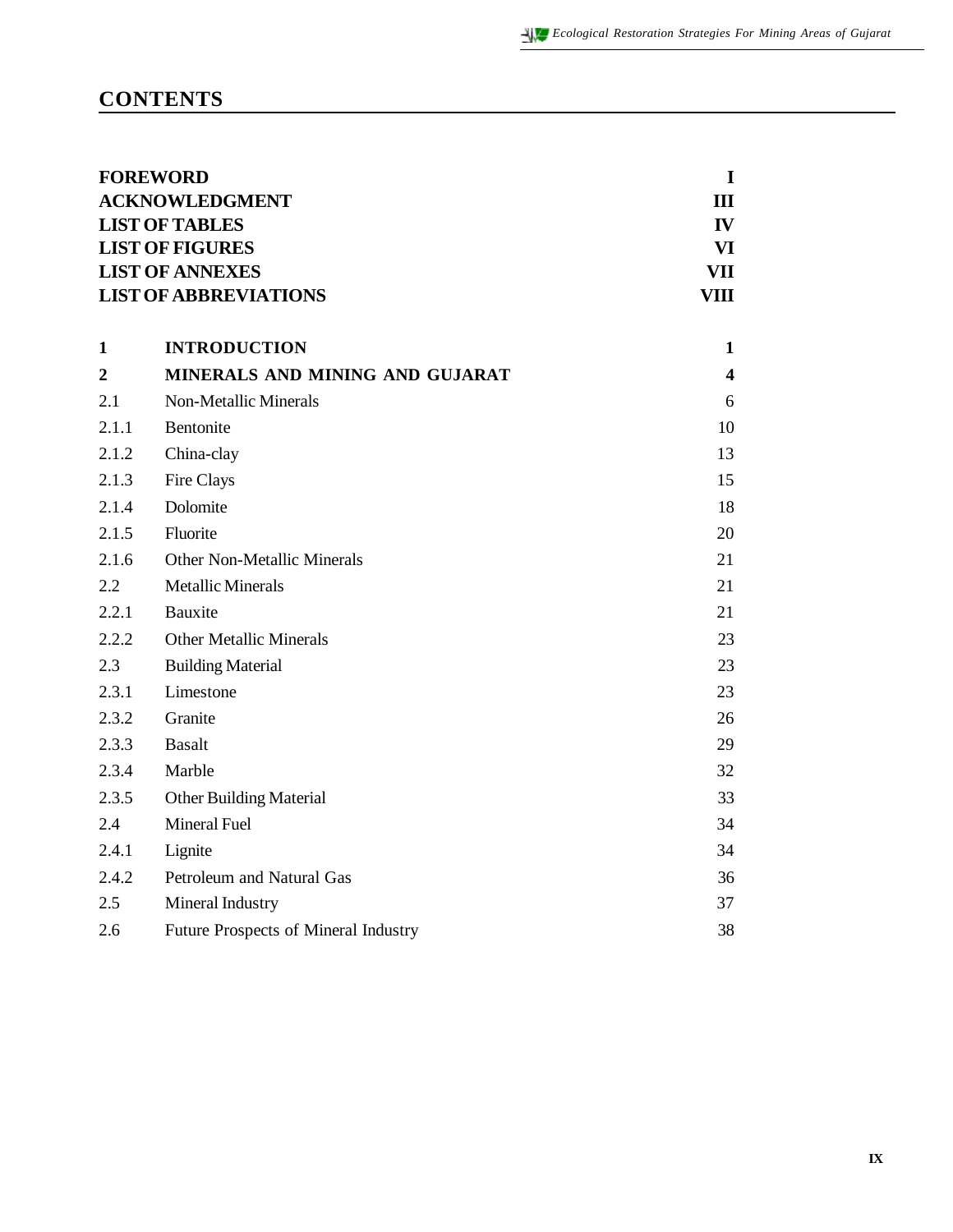| 3     | <b>IMPACT OF MINING</b>                  | 39 |
|-------|------------------------------------------|----|
| 3.1   | Pollution                                | 41 |
| 3.1.1 | <b>Air Pollution</b>                     | 41 |
| 3.1.2 | Noise Pollution                          | 41 |
| 3.1.3 | <b>Water Pollution</b>                   | 42 |
| 3.2   | Erosion                                  | 43 |
| 3.3   | Impact on Biodiversity                   | 43 |
| 3.4   | Impacts on the Socio-Economic Aspects    | 45 |
| 4     | <b>RESTORATION OF MINES AREAS</b>        | 46 |
| 4.1   | Terminology and Concepts                 | 47 |
| 4.2   | Need for Restoration                     | 47 |
| 4.3   | Problems in Restoration                  | 47 |
| 4.4   | Principles of Restoration                | 47 |
| 4.5   | Factors Important in Restoration         | 50 |
| 4.6   | <b>Strategy for Ecorestoration</b>       | 50 |
| 4.7   | <b>Essential Features of Restoration</b> | 51 |
| 4.7.1 | Design and architecture of Dumps         | 51 |
| 4.7.2 | Soil Replacement                         | 51 |
| 4.7.3 | Direct Treatment                         | 53 |
| 4.7.4 | Physical Treatment                       | 53 |
| 4.7.5 | <b>Treating Toxicities</b>               | 53 |
| 4.7.6 | <b>Nutrient Addition</b>                 | 53 |
| 4.7.7 | <b>Establishment of Vegetation</b>       | 53 |
| 4.7.8 | <b>Enhancing Species Diversity</b>       | 54 |
| 4.7.9 | Soil and Water Conservation              | 54 |
| 4.8   | <b>Selected Examples</b>                 | 56 |
| 4.8.1 | Jharia Coal Fields                       | 56 |
| 4.8.2 | Doon Valley                              | 56 |
| 4.8.3 | Neyveli Lignite Mines                    | 57 |
| 4.8.4 | Sayaji Iron Works                        | 57 |
| 4.8.5 | Gujarat Ambuja Limestone Mines           | 57 |